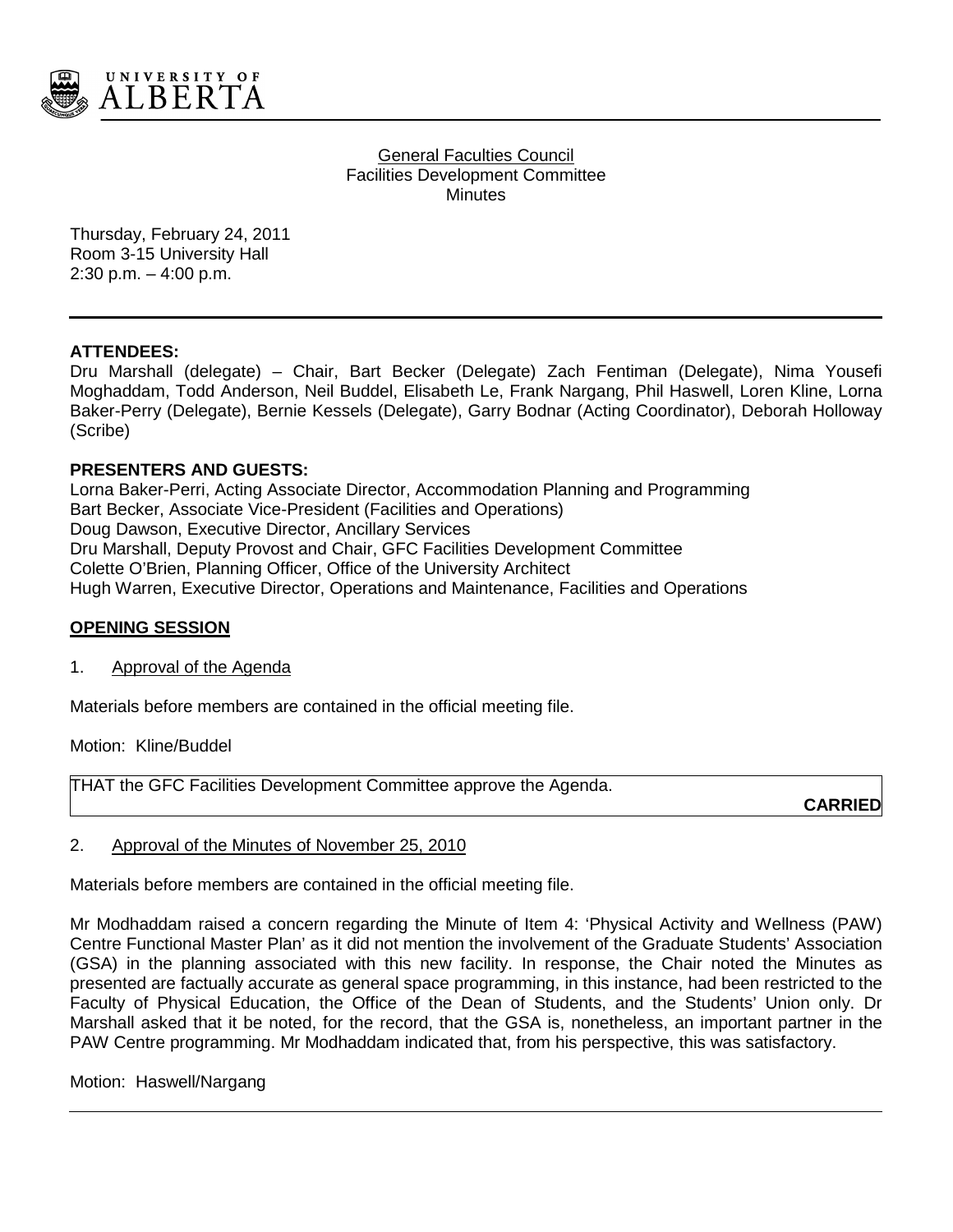THAT the GFC Facilities Development Committee approve the Minutes of November 25, 2010.

# **CARRIED**

#### 3. Comments from the Chair

The Chair provided comments of interest to members.

## **DISCUSSION ITEMS**

#### 4. Re-Purpose of Balmoral Facility to Accommodate Research

Materials before members are contained in the official meeting file.

*Presenters:* Bart Becker, Associate Vice-President (Facilities and Operations); and Hugh Warren, Executive Director, Operations and Maintenance, Facilities and Operations

*Purpose of the Proposal:* An information presentation to GFC FDC on the potential project for re-purposing of the University's Balmoral facility from current use as open warehouse space used for staging/storage space for capital construction to space used for an important research initiative.

#### *Discussion:*

Mr Warren introduced this item to members. He stated the University of Alberta has been selected as a partner working under a master agreement with Advanced Cyclotron Systems Inc (ACSI) for a research project directed at the development of commercial production of medical isotope <sup>99m</sup>Tc for distribution to local hospitals. The project builds on preliminary research started in the Fall of 2009 with ACSI and the University of Alberta, in collaboration with other institutions. This project is one of four across Canada sponsored by Natural Resources Canada to commercialize production of medical isotope <sup>99m</sup>Tc using highcurrent cyclotrons and linear accelerators. The project is on a critical path with isotope production required to be in place for 2012 to 2013 to help alleviate the predicted worldwide shortfall that will occur in 2016 when the research reactor in Chalk River is closed by the Government of Canada.

The project has been expanded through a grant from the Government of Alberta to move the central radiopharmacy currently sited at the Cross Cancer Institute. Funding has been secured for the design phase of the project, and a site is required to host the new cyclotron unit and associated research/support space. The Balmoral's location provides rapid access to Edmonton area hospitals and to the Edmonton International Airport.

Initial reviews of the facility and site have determined that the required footprint for space can be accommodated within the existing building location and site. Currently, the site is used for staging of construction projects. Space needs for the immediate project focus on research and production. The potential future creation of an academic centre of excellence directed at teaching and clinical research applications, with opportunities for graduate students, will be addressed either through creation of shell or joint-use space repurposing of an existing facility to a higher level of utilization.

Community consultation is planned for March, 2011.

During the ensuing discussion, the presenters addressed questions and comments expressed by members concerning the following matters: the nature of community consultation to date and into the near future; the scale of the endeavour; whether other construction staging sites had been identified in lieu of use of the Balmoral site; whether zoning issues were considered and the implications of this type of research and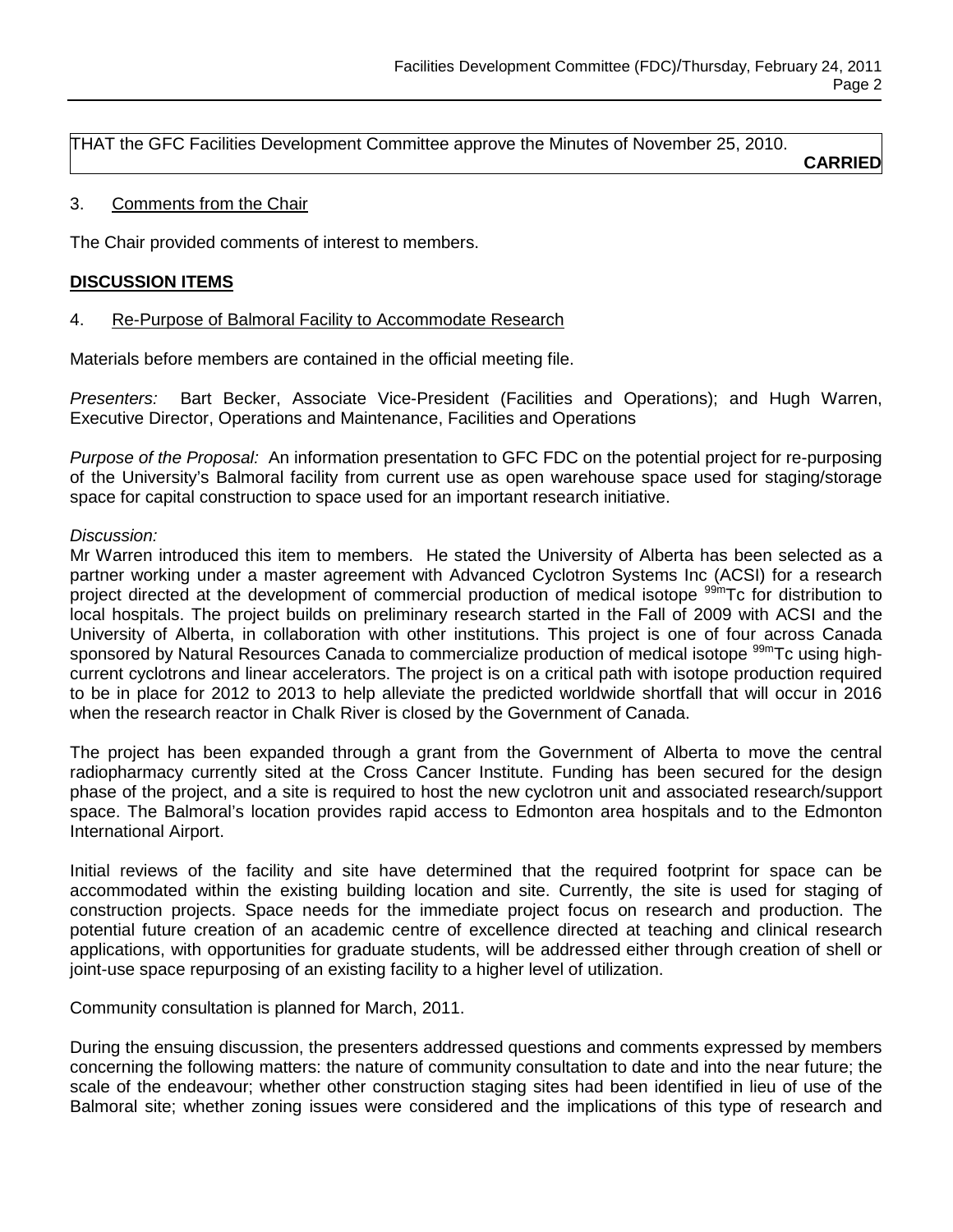production on the surrounding communities; the ease of access to and from the site; clarification of this facility's relationship to and with the Cross Cancer Institute; clarification regarding the role of graduate students; whether the timeline for the new facility's start-up could realistically be met; whether other sites had been considered; and whether a heliport would be required.

## 5. Facility Alteration Requests (FAR) 2011-2012 Approved Project List

Materials before members are contained in the official meeting file.

*Presenters:* Lorna Baker-Perri, Acting Associate Director, Accommodation Planning and Programming; and Dru Marshall, Deputy Provost and Chair, GFC Facilities Development Committee

*Purpose of the Proposal:* To provide to GFC FDC the 2011-2012 FAR Approved Project List for information purposes.

#### *Discussion:*

The Chair introduced the item, noting that the Facility Alteration Request (FAR) Program facilitates functional renewal projects of a moderate scale for instruction, research, or administrative functions within a faculty or, on occasion, a support unit. Government of Alberta funding through the Infrastructure Maintenance Program grant is matched to funding from the Federal Government's Knowledge Infrastructure Program (KIP) funding.

Mr Becker added that alteration projects are the only projects eligible for funding; maintenance and equipment requests are not accommodated. Typically, approximately \$2 million is allocated each year for the FAR process. The alteration priorities are identified by the Faculties.

#### 6. University Infant and Toddler Centre (UITC) Expansion Project

Materials before members are contained in the official meeting file.

*Presenters:* Doug Dawson, Executive Director, Ancillary Services; and Colette O'Brien, Planning Officer, Office of the University Architect

*Purpose of the Proposal:* The existing Centre has a licensed capacity of 52 children. The objective of the expansion is to provide space for an additional cohort of up to 32 pre-school children aged 3 to 5 years, or 36 maximum pre-school children aged 4 ½ to 5 years. The expansion would facilitate the expansion of the age group of the existing licensed and accredited UITC daycare facility from infants (0 to 2/3 years) to accommodate pre-school children (3 to 5 years). Expansion would additionally accommodate the required increased staff complement of 5 to 6 persons.

- Existing Daycare Centre: 557 square metres;
- Total Gross Area of Addition: 358 square metres;
- Approximately  $134m^2$  of renovation work is required in order to connect the new addition to the existing facility and to adjust interior layouts and functionality to suit and resolve space deficiencies created by expanded capacity and staffing requirements.

#### *Discussion:*

Mr Dawson introduced the item, noting that the tentative commencement of pre-construction activities is set for April 11, 2011. The proposed opening of the daycare extension is January 20, 2012. He outlined the interaction between Ancillary Services staff members and the Board of Governors of the UITD, acknowledging, in particular, the important contributions of Ms Kim Gravel, the Centre's Executive Director.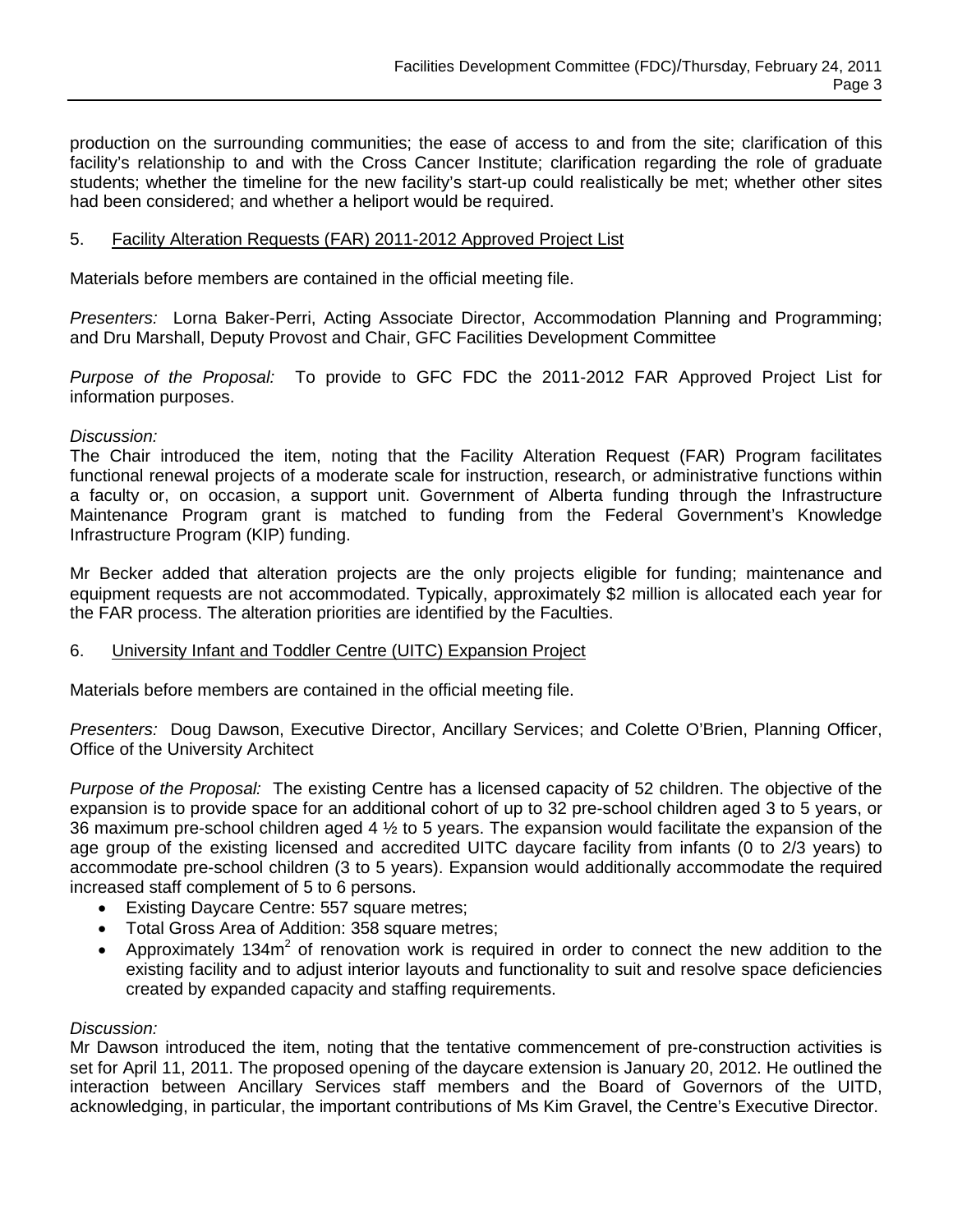With the aid of a PowerPoint presentation, Ms O'Brien provided considerable details with regard to the following matters: the list of daycare centres affiliated with the University of Alberta; project planning and construction timelines; benefits that would be realized from the project; design principles; floor plans; and elevations and landscaping.

During the ensuing discussion, the presenters addressed questions and comments expressed by members concerning the following matters: the current waiting list for daycare spaces; the daycare accreditation process; challenges regarding renovating an operating facility; whether the daycare centre would be open twelve months per year; and whether sites for additional daycare centres had been identified.

## 7. Projects Update from the Associate Vice-President (Facilities and Operations)

*Presenter:* Bart Becker, Associate Vice-President (Facilities and Operations)

*Purpose of the Proposal:* To keep GFC FDC apprised on the status of the wide range of capital projects undertaken by the University of Alberta.

## *Discussion:*

Mr Becker updated members on the status of the following projects:

- Centennial Centre for Interdisciplinary Science (CCIS)
- Edmonton Clinic Health Academy (ECHA)
- The Pedways across  $87<sup>th</sup>$  Avenue and across 114<sup>th</sup> Street
- Health Research Innovation Facility fit outs
- The Physical Activity and Wellness (PAW) Centre

#### 8. Update on the FDC Subcommittee on Learning Spaces

*Presenters:* Bart Becker, Associate Vice-President (Facilities and Operations); and Dru Marshall, Deputy Provost and Chair, GFC Facilities Development Committee

*Purpose of the Proposal:* To keep GFC FDC apprised on the status of the activities of the FDC Subcommittee on Learning Spaces.

#### *Discussion:*

The Chair reported that the FDC Subcommittee on Learning Spaces is investigating how we design spaces, what existing best practices are in place, and whether or not there are improvements to be made in our institutional space planning processes. She noted that the following activities would be undertaken between February and June, 2011:

- Literature review
- Identification of principles
- A "Day in the Life" event for members to spend time with students and faculty members in order to understand their experiences with our facilities
- A tour of the North Campus
- Compilation of suggestions and ideas from members
- Investigation of areas external to classrooms where traffic flow issues may occur, for instance
- The process employed for managing spaces post-occupancy

The Chair reported that the results of the above-listed activities would be compiled in a report to be